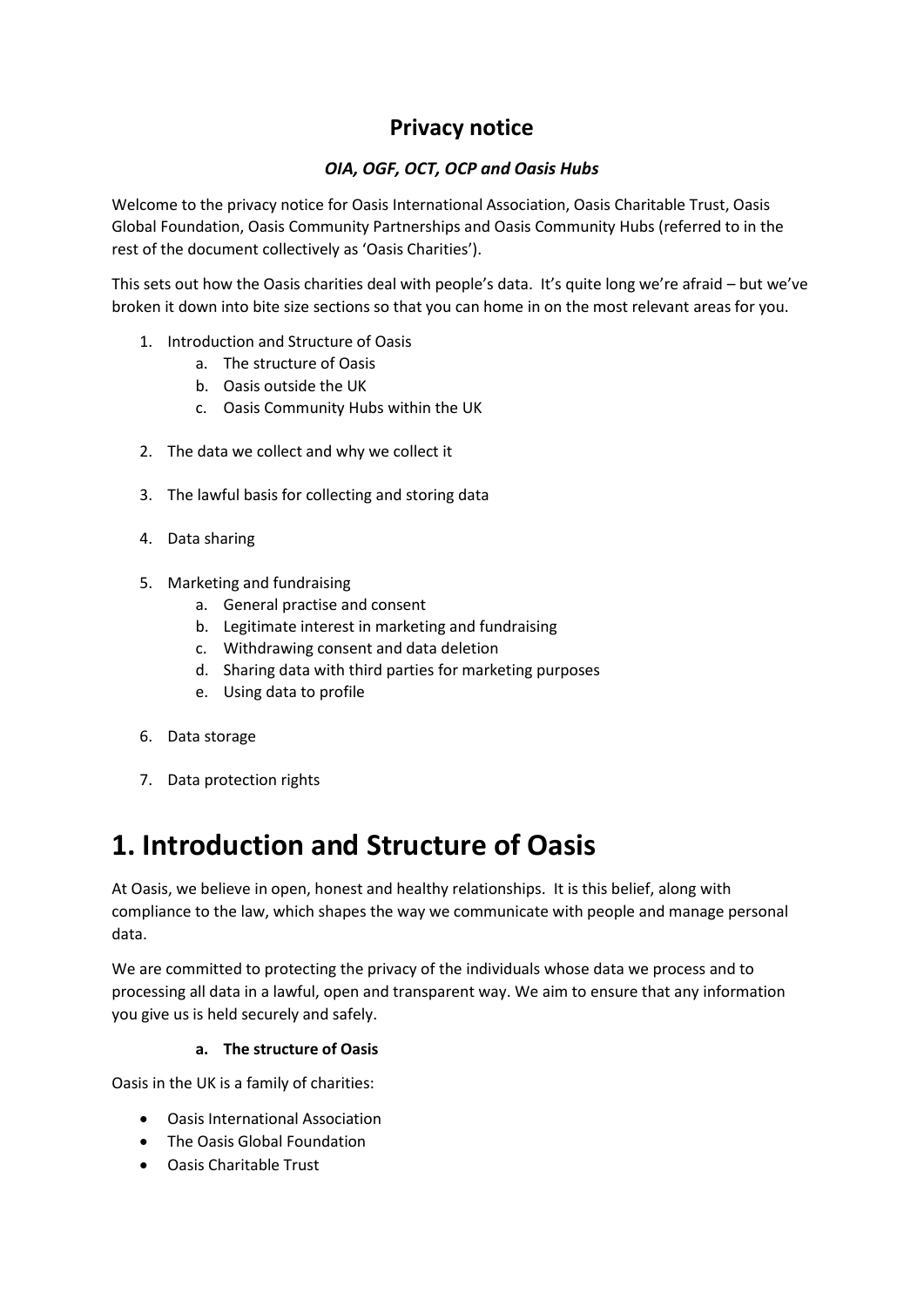- Oasis Community Learning
- Oasis Community Partnerships
- Stop The Traffik
- Oasis Community Housing

Each of these charities share the same aim – to transform communities. But often we operate quite distinctly, and relate differently to different groups of people. As such, we think it makes sense to have separate privacy notices for some of the different Oasis charities. Please click on the hyper link of each charity to read their privacy notice.

This notice covers the work of Oasis International Association, The Oasis Global Foundation, Oasis Charitable Trust and Oasis Community Partnerships. Primarily, you will come across these parts of Oasis if you give money to us, buy products from us or use our community services in the UK.

This privacy notice also covers the four websites which The Oasis Global Foundation is responsible for managing –oasisglobal.org, oasisuk.org, oasis.foundation and openchurch.network.

### *b. Oasis outside the UK*

If you have given your data to Oasis in a country outside the UK, we can't access it. Similarly, if you've given it to us, we can't pass it on to them. We are separate legal organisations. If you've given data to us and to another Oasis country, you have a separate relationship with Oasis in the UK and Oasis in the respective country.

Therefore, if you have given data to Oasis in more than one country and would like the information to be deleted or have a question about it, you would need to contact each country individually.

#### *c. Oasis Community Hubs within the UK*

Oasis Community Partnerships is part of the Oasis family of charities in the UK and operates a number of sub-charities - or 'wholly owned subsidiaries' - located around the country; we call them Oasis Community Hubs. They are our local community transformation charities and are listed below.

The community Hubs support the efficient local delivery of our community work and their activities are also covered by this privacy notice.

#### *Oasis Community Hubs*

- Oasis Community Hub: Ashburton Park
- Oasis Community Hub: Bath
- Oasis Community Hub: Blakenhale
- Oasis Community Hub: Foundry and Boulton
- Oasis Community Hub: Hadley
- Oasis Community Hub: Henderson Avenue
- Oasis Community Hub: Hobmoor
- Oasis Community Hub: Lister Park
- Oasis Lord's Hill
- Oasis Community Hub: Mayfield
- Oasis Community Hub: MediaCityUK
- Mulberry Bush (Coulsdon) Ltd
- Oasis Community Hub: North Bristol
- Oasis Community Hub: Oldham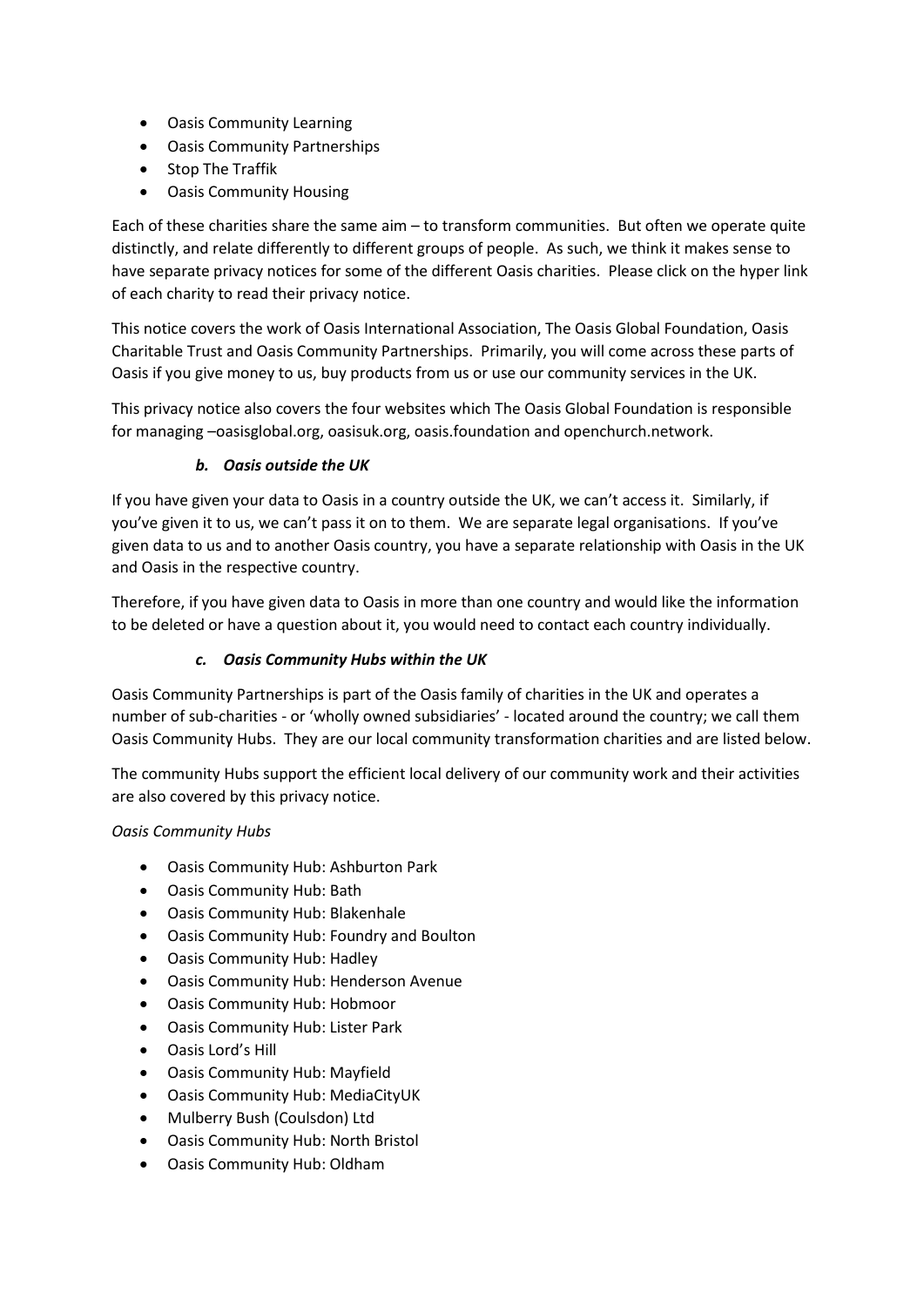- Oasis Community Hub: Short Heath
- Oasis Community Hub: South Bristol
- Oasis UK Trading Ltd
- Oasis Community Hub: Warndon
- Oasis Community Hub: Waterloo
- Oasis Community Hub: Wintringham

# **2. The data we collect and why we collect it**

We will always endeavor to be clear, honest and transparent with you whenever we collect and use your personal data. It's a commitment that reflects who we are and we hold ourselves to high standards.

Below, we've sketched out the different reasons why we may collect and use your data. We're not saying that we'll use ALL your personal information for all of these purposes – it will totally depend on the nature of your relationship with us, and how you interact with the Oasis charities and Oasis Community Hubs.

- **1. Fundraising, campaigning and marketing**: There's a whole other section on this. Make sure you check it out if you're a donor or supporter.
- **2. Provision of charitable community activities to service users:** The core projects that we deliver around the UK will often mean we have to record details of our users contact details, their eligibility for our charitable services, records of financial transactions and communications.

The categories of service user information that we collect, process, hold and share include:

- Personal information of both users and parents/carers/next of kin (such as name, address, email address)
- Special characteristics (such as ethnicity, language, nationality)
- Health information (such as allergies, health and safety information)
- Safeguarding information
- Specific detailed information for targeted services (such as financial information as part of our debt advice centre)
- Records of progress as a result of service use (such as impact data, information on progress/achievements, specific service notes)
- Attendance information (such as number of sessions attended)
- Bahavioural information (such as incident records)

We use this data to:

- Ensure effective and quality community services can be offered
- Ensure appropriate eligibility for a particular services
- Monitor and report on user and/or service progress
- Provide appropriate pastoral care to users
- Safeguard individuals from harm
- Communicate with parents/carers/next of kin in the case of an incident or emergency
- Communicate with service users around access to and use of a particular service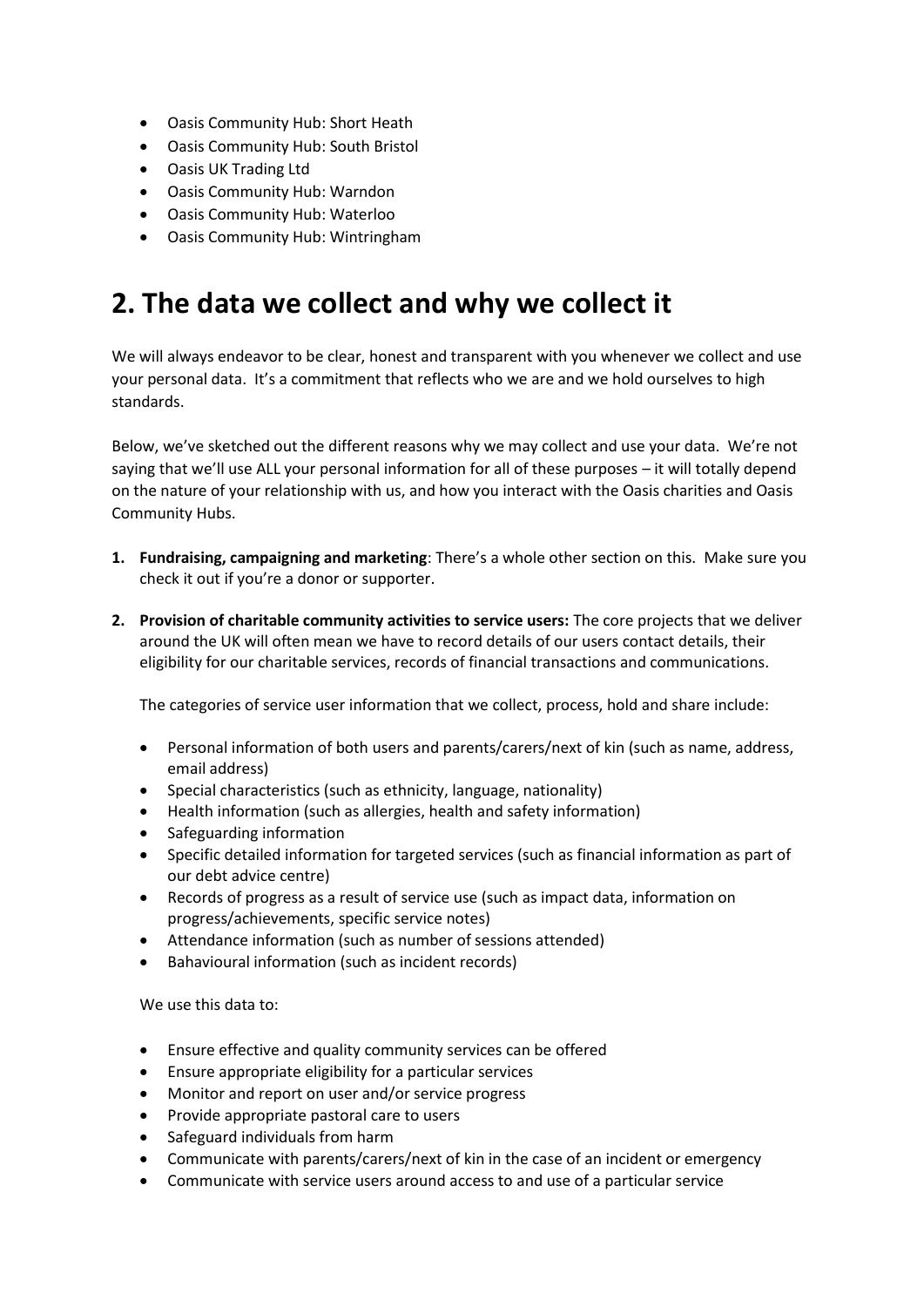- Comply with the law
- **3. Management of volunteers:** When it comes to our highly valued volunteers, we will need to use personal information to manage volunteering activities, deliver training, involve and update them on our projects and campaigns (we will ask for your explicit consent in the case of marketing) and to ensure safety.

The categories of volunteer information that we collect, process, hold and share include:

- Personal information (such as name, address, email address)
- Special characteristics (such as gender, age, ethnic group)
- Volunteer agreement information (such as start dates, hours worked, post, role)
- Qualifications (where relevant)
- Additional personal information (such as next of kin)

We use volunteer data to:

- Inform our volunteer recruitment policies
- Inform the development of our volunteer training
- Enable the effective protection of the health, safety and wellbeing of individuals
- Comply with the law (where relevant)
- Communicate with the volunteer around the detail of the volunteering opportunity
- **4. Staff administration:** We employ a number of staff in the UK, who are crucial to both delivering our community programmes as well as providing a range of professional and technical support services. We process the personal information of our employees for recruitment, staff administration, remuneration, pensions and performance management purposes.

The categories of employee information that we collect, process, hold and share include:

- Personal information (such as name, address, email address)
- Special characteristics (such as gender, age, ethnic group)
- Contract information (such as start dates, hours worked, post, role, salary information)
- Work absence information (such as number of absences and reasons)
- Qualifications
- Additional personal information (such as next of kin)
- Information relating to evaluation of work performance
- Payroll details including bank account information

We use employee data to:

- Enable the development of a comprehensive picture of the workforce and how it is deployed
- Inform our volunteer recruitment and retention policies
- Inform the development of our Continuing Professional Development programmes
- Enable individuals to be paid
- Meet statutory reporting obligations including to HMRC
- Enable the effective protection of the health, safety and wellbeing of individuals
- Conduct planning, budgeting and related activities
- Comply with the law (where relevant)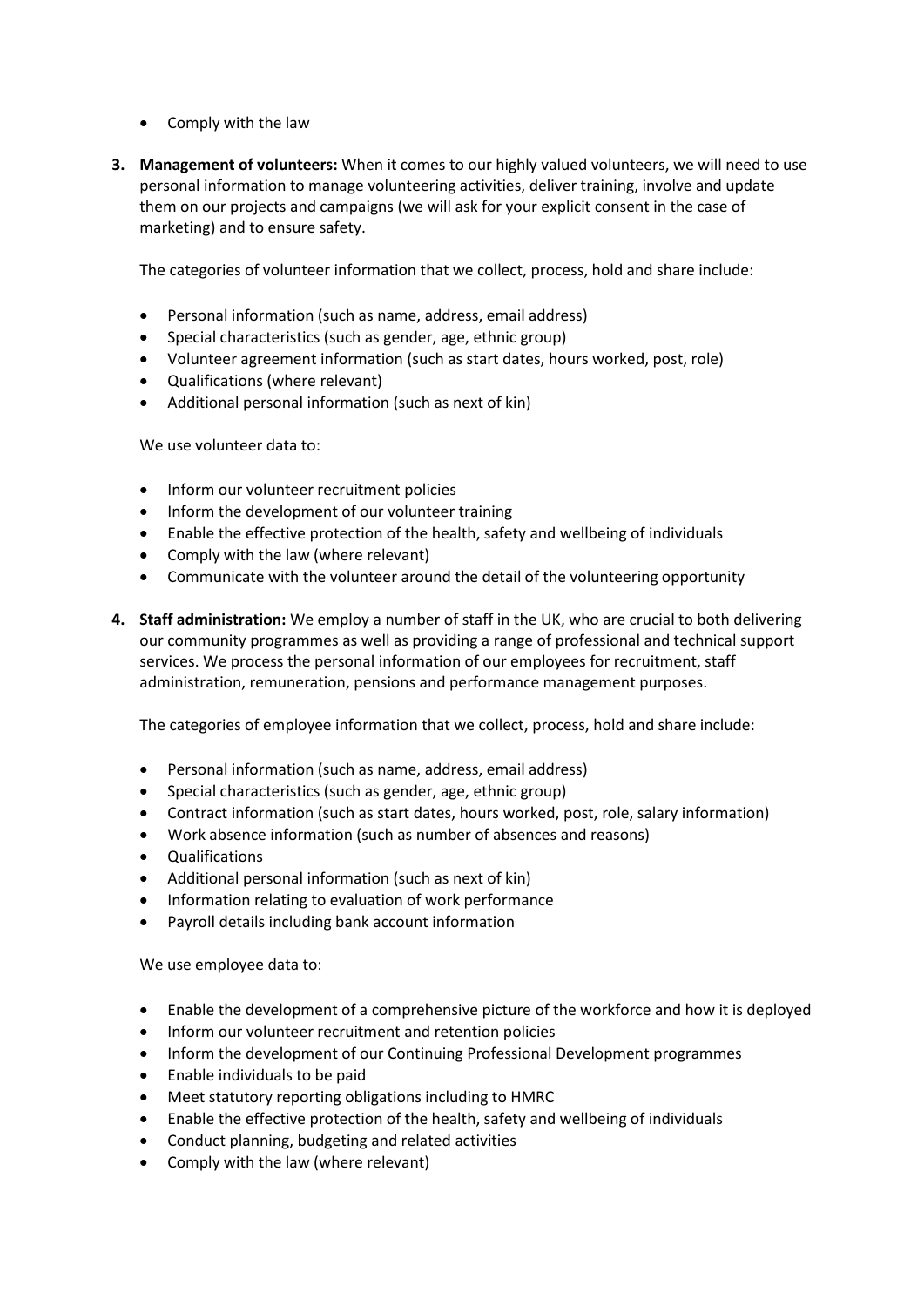# **3. The lawful basis for sharing data**

Okay, here comes the legal bit. Don't worry – it's pretty straightforward.

We collect and use personal data under General Data Protection Regulation (GDPR). We must have a lawful basis to collect and use your personal data. The law allows six legal purposes which organisations can rely on to process people's personal data. Four of them are particularly relevant to our organisation:

- **Consent** Article 6 1 (a): the data subject has given consent to the processing of their personal data for one or more specific purposes. They'll be much more about this in our fundraising and marketing section.
- **Contractual relationship** Article 6 1 (b): processing necessary for the performance of a contract to which the data subject is party or in order to take steps at the request of the data subject prior to entering into a contract
- **Legal obligation** Article  $6 1$  (c): processing is necessary for compliance with a legal obligation to which the controller is subject
- **Legitimate interest** Article 6 1 (f): processing is necessary for the purposes of the legitimate interests pursued by the controller or by a third party except where such interests are overridden by the interests or fundamental rights and freedoms of the data subject which require protection of personal data, in particular where the data subject is a child. Again, we'll take a bit more about legitimate interest in the fundraising and marketing section.

### **4. Sharing your data**

Oasis charities will never sell your data or swap it with other charities or organisations for the purposes of their own marketing.

We do however, routinely share user information with:

- Within Oasis Community Partnerships and our Oasis Community Hubs
- Oasis Community Learning (our sister Multi-Academy Trust)
- Oasis Charitable Trust (our parent trust) this largely relates to staff HR details and financial information processed by the OCT HR and finance teams
- Specific local charity/community partners where we are delivering a service in partnership with others
- Specific local statutory agencies e.g. Police, NHS a Local Authority where we are delivering a service in partnership with these particular agencies or we need to make a referral to comply with the law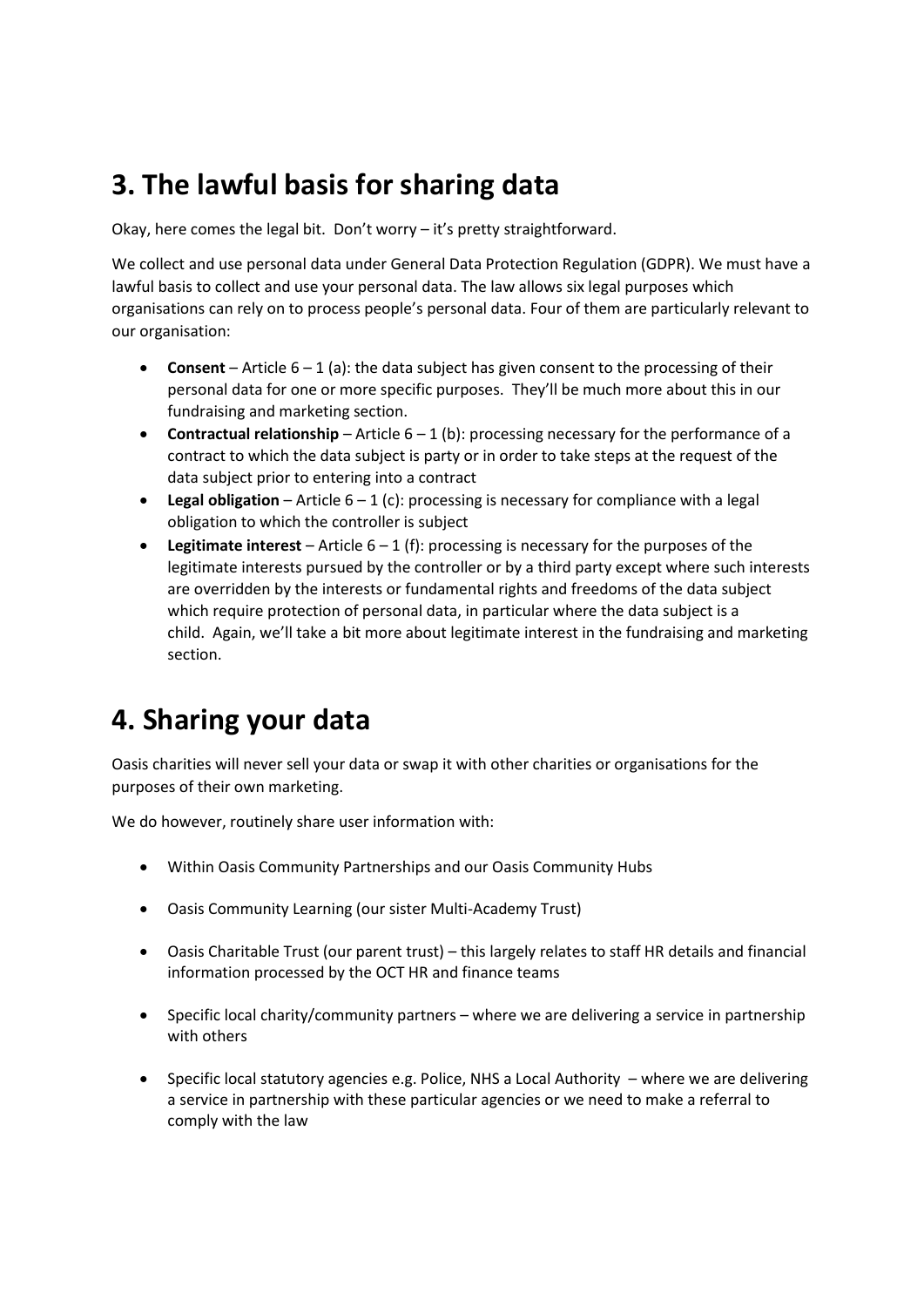See the supplementary section at the end of this document for specific detail around data sharing in this particular Oasis Community Hub. It will detail the third parties that we share data with in this Hub.

In all instances, we have agreements with third-party agencies and suppliers to ensure that your personal data is protected and is only used for the specific purposes that we direct. Our Community Hubs and Oasis charities only make use of selected third-party services to process data on our behalf in accordance with our policies.

We may share user information with other third parties if we are legally obligated to, if we have specific consent to do so or where we need to in order to fulfil the service we are providing to you (we'll make it really clear when we are sharing information in this way).

### **5.Marketing and fundraising**

#### *a. General practise and consent*

Like all major charities, we have a range of fundraising and marketing activities that help us raise income or promote the aims and objectives of the charity. We use a range of marketing activities and channels such as direct marketing and face-to-face activity, advertising (print, broadcast and digital) and public relations for marketing, fundraising, and income generation. This may include talking to you about specific appeals, promoting ongoing campaigns in which you can play an active role, competitions, commercial trading activities, sponsorships, events or volunteering opportunities. We may also ask if you are able and prepared to Gift Aid any of your donations.

There are three main ways in which you might give us your personal data and at the same time may also wish to hear from us about our fundraising, campaigning and other marketing activities:

- By signing up to one of our mailing lists
- Giving us money
- Buying a product, signing up to a course or using one of our community services

Let's unpack these three in more detail.

#### *Signing up to one of our mailing lists*

This is pretty straightforward. If you opt to sign up to one of our mailing lists, we'll ask for your contact detail and then ask you to take a 'positive action' to show that you consent to us contacting you. Usually this will be through ticking a box, although we can take verbal consent so long as we're really sure you want to hear from us. We'll assume that you're happy for us to contact you using the details you give us.

At that point you'll be added to the relevant mailing list and will receive updates, newsletters, appeals and information on campaigns around the relevant topic. In all these communications they'll be opt out and unsubscribe options. However, if we haven't engaged with us in any way after five years we'll ask you if you still want to hear from us and if we don't hear anything, we'll take you off the mailing lists.

#### *Giving us money*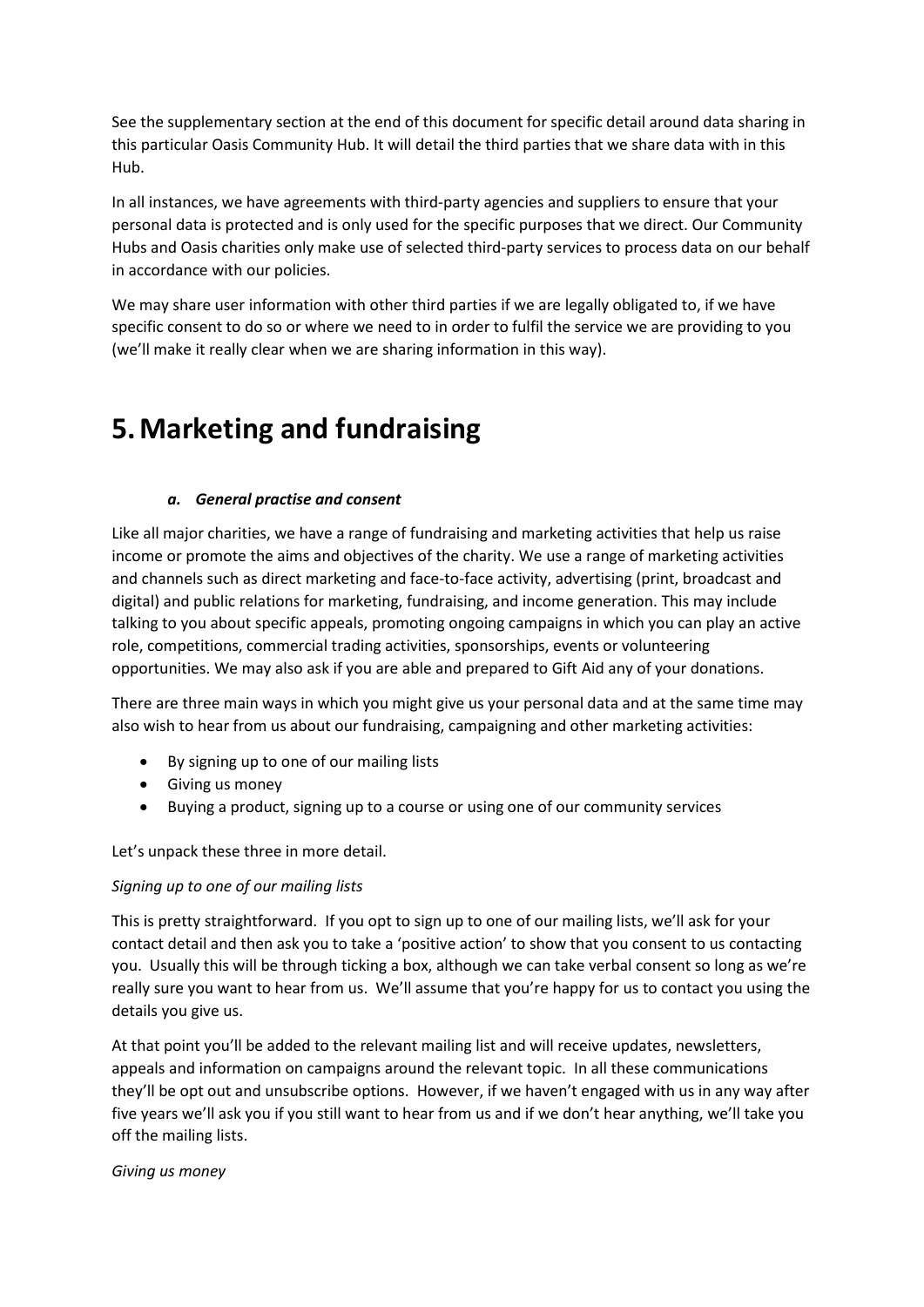As a charity dependent on generous donations we can't express how grateful we are to the people that give us money. We endeavour to be hugely respectful and careful with any data you give us in this process.

If you donate money to us, we figure you may want to hear news from us. So when you donate online, we'll give you the chance to sign up to one of our mailing lists – but you don't have to take it.

If you don't sign up to a mailing list we will only contact you around matters relating to your donation. We will keep your details recorded for six years. We have to do this in order to satisfy legal requirements. After this time has expired we'll delete your details unless we have your consent to keep them.

#### *Buying a product, signing up to a course or using one of our community services*

When you buy a product, sign up to a course or use one of our community services, we may give you the chance to sign up to one of our mailing lists (or of course, you may already have signed up to one). But you don't have to do so.

If you are not signed up to one of our mailing lists, we will only use your information to contact you for something transactional about that product (i.e. delivery status), course (i.e. instructions on how to get to the venue) or community services (i.e. details on how to get involved).

#### *b. Legitimate interest in marketing and fundraising*

There will be people that we at Oasis feel we have legitimate interest to store the personal information of and make direct contact with. These people will usually fall into one or more of the following people:

- People who in their professional of voluntary role would expect to hear from Oasis (examples: CSR managers, church mission coordinators, trust managers)
- People who have a role in public life in life where we feel that there is a societal interest in Oasis making contact (examples: MPs, Police Commissioners, Bishops)
- People who have given to Oasis in recent years and we feel would be interested in receiving news about other appeals. However, we will only do this by post and there will be an opt out option.

Before we contact anyone under the basis of legitimate interest we will conduct an internal assessment to be sure we are within our rights to do so.

#### *c. Withdrawing consent and data deletion*

If you get in touch with us to say you want to withdraw your consent for us to hold and process your data for marketing purposes, we'll immediately remove you from all the mailing lists you're currently subscribed to.

We'll then do an internal trawl to find out exactly what data we hold on you across the organsiations listed in the introduction of this privacy notice.

As a general rule, we'll delete all that information. The only exceptions are if we have another legal basis to retain your or some of your data. For example, if you have made a donation in the past 6 years we will need to retain your information to satisfy the requirements of HMRC and our auditors.

### *d. Sharing data with third parties for marketing purposes*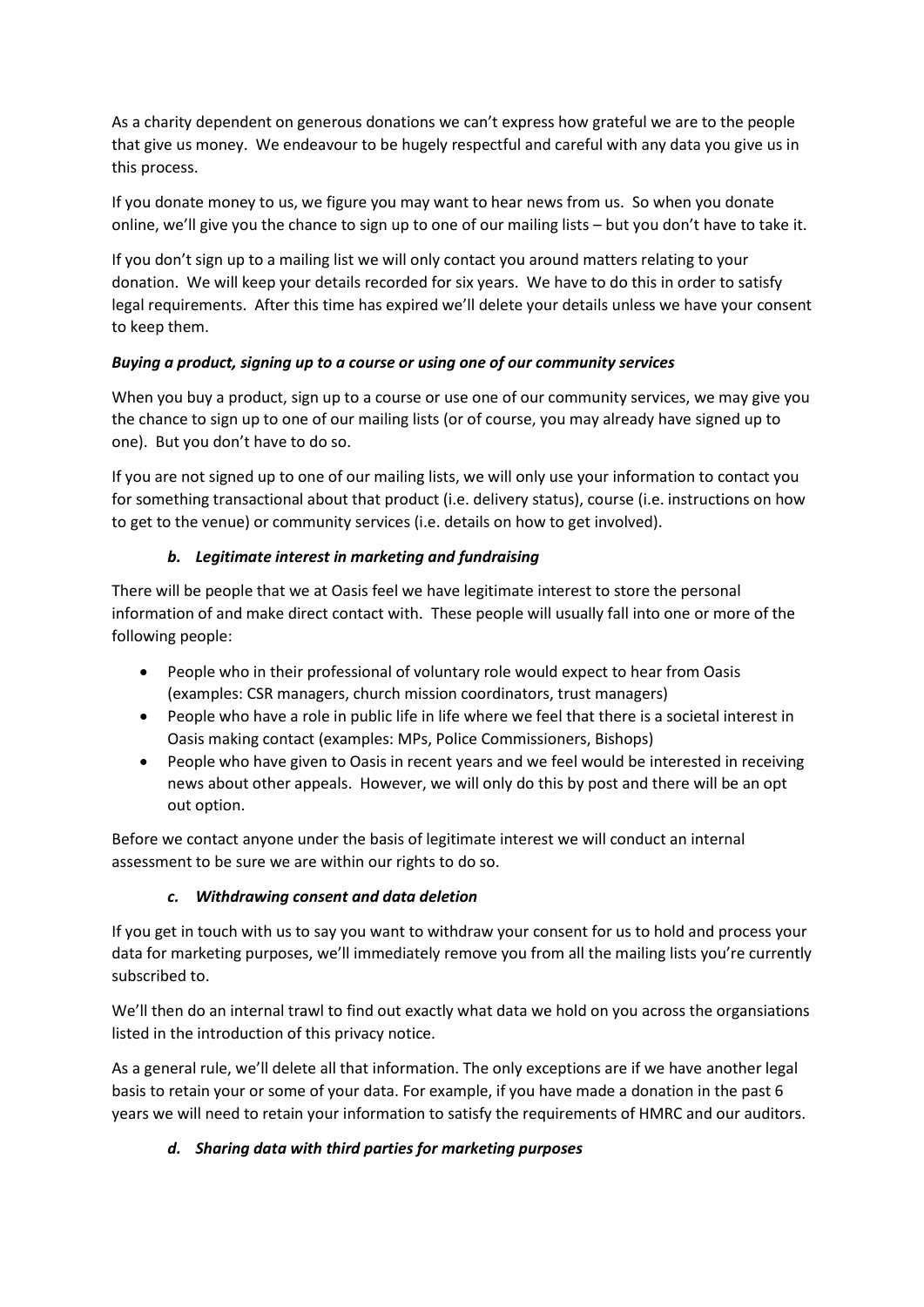There are a few people that we may HAVE to share your data with. For example, if you've given money to us and claimed gift aid (again, thank you) than we have to share that info with HMRC. Similarly your donation may have been processed through PayPal and we use various other financial management systems where we would enter some of your data.

There's also some third party suppliers we may need to give your personal data to if we're going to be communicating with you. For example, if we're going to post you our Christmas newsletter we'll need to give your name and address to our printers. We have really good agreements in place with third party suppliers to ensure your data is protected. Just let us know if you want details.

What we never do however is sell your data or swap it with other charities or organisations.

Similarly, for electronic communications we may use a third party supplier such as MailChimp (you may want to read their privacy policy too).

### *e. Using data to profile*

In some limited circumstances we may combine personal information you have given us with information that is available in the public domain. This is to create a profile of your interests and preferences that help us to get to know you better and engage better with you. Anything like this would be in the public domain – published biographies, employment interests, media coverage, social media. If you're not happy about this, please do get in touch with us at [enquiries@oasisuk.org.](mailto:enquiries@oasisuk.org)

## **6.Data storage**

We securely hold your data as outlined within the Oasis Data Retention Policy, Oasis Information Security Policy and Oasis Data Protection Policy.

The length of time each category of data will be retained will vary on how long we need to process it, the reason it is collected, and in line with any statutory requirements. After this point the data will either be deleted or rendered anonymous.

Please find below a list of some of our key data retention periods:

- Hub Activity Referral Forms for the duration of the project
- Hub Activity registration forms Date of Birth + 25 years or 10 years after last contact
- Hub Activity Attendance registers 10 years
- Safeguarding information relating to children Date of Birth + 25 years
- Safeguarding information relating to vulnerable adults 75 years
- Volunteer Records Date of Leaving + 6 years
- Accident Books 3 years
- Financial Information 6 years

For further information on Oasis Community Partnerships data retention (including the table for all our retention periods), please see the Oasis Data Retention Policy. Please use the contact information provided earlier in this document to obtain copies of this and other related policies.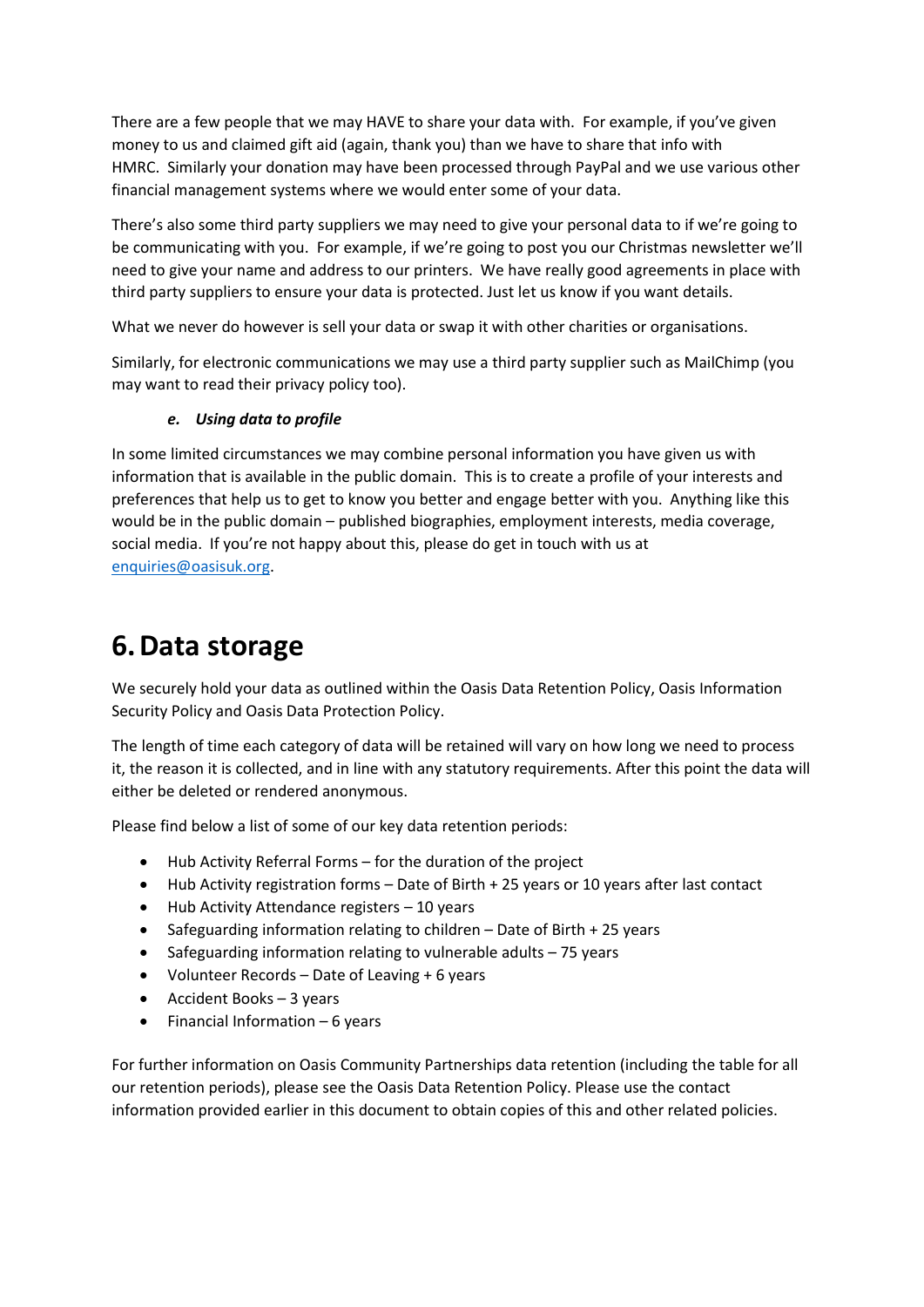### **7.IP addresses and internet cookies**

In terms of IP addresses, all of our websites do track and store these. We need to for security reasons. However, we make sure that our web hosting company regularly delete these.

Our websites do use Cookies. It makes the browsing experience much better for you. You need to agree to the policy before browsing the site.

A cookie is a file containing an identifier (a string of letters and numbers) that is sent by a web server to a web browser and is stored by the browser. The identifier is then sent back to the server each time the browser requests a page from the server.

We do not identify you through the use of cookies or information sent by your computer except where you have asked us to remember your details. We may attempt to track your usage of the site to enable us to review anonymous web statistics – that just gives us a sense of how good a job our site is doing in terms of interesting people in our story and content.

Most browsers allow you to refuse to accept cookies. For example:

- (a) in Internet Explorer (version 9) you can block cookies using the cookie handling override settings available by clicking "Tools", "Internet Options", "Privacy" and then "Advanced";
- (b) in Firefox (version 16) you can block all cookies by clicking "Tools", "Options", "Privacy", selecting "Use custom settings for history" from the drop-down menu, and unticking "Accept cookies from sites"; and
- (c) in Chrome (version 23), you can block all cookies by accessing the "Customise and control" menu, and clicking "Settings", "Show advanced settings" and "Content settings", and then selecting "Block sites from setting any data" under the "Cookies" heading.

Blocking all cookies will, however, have a negative impact upon the usability of many websites. If you block cookies, you will not be able to use all the features on this website, including but not limited to making donations.

#### *Deleting cookies*

You can also delete cookies already stored on your computer. For example:

- (a) in Internet Explorer (version 9), you must manually delete cookie files (you can find instructions for doing so at [http://support.microsoft.com/kb/278835\)](http://support.microsoft.com/kb/278835);
- (b) in Firefox (version 16), you can delete cookies by clicking "Tools", "Options", "Privacy" and then "Show Cookies", and then clicking "Remove All Cookies";
- (c) in Chrome (version 23), you can delete all cookies by accessing the "Customise and control" menu, and clicking "Settings", "Show advanced settings" and "Clear browsing data", and then selecting "Delete cookies and other site and plug-in data" before clicking "Clear browsing data".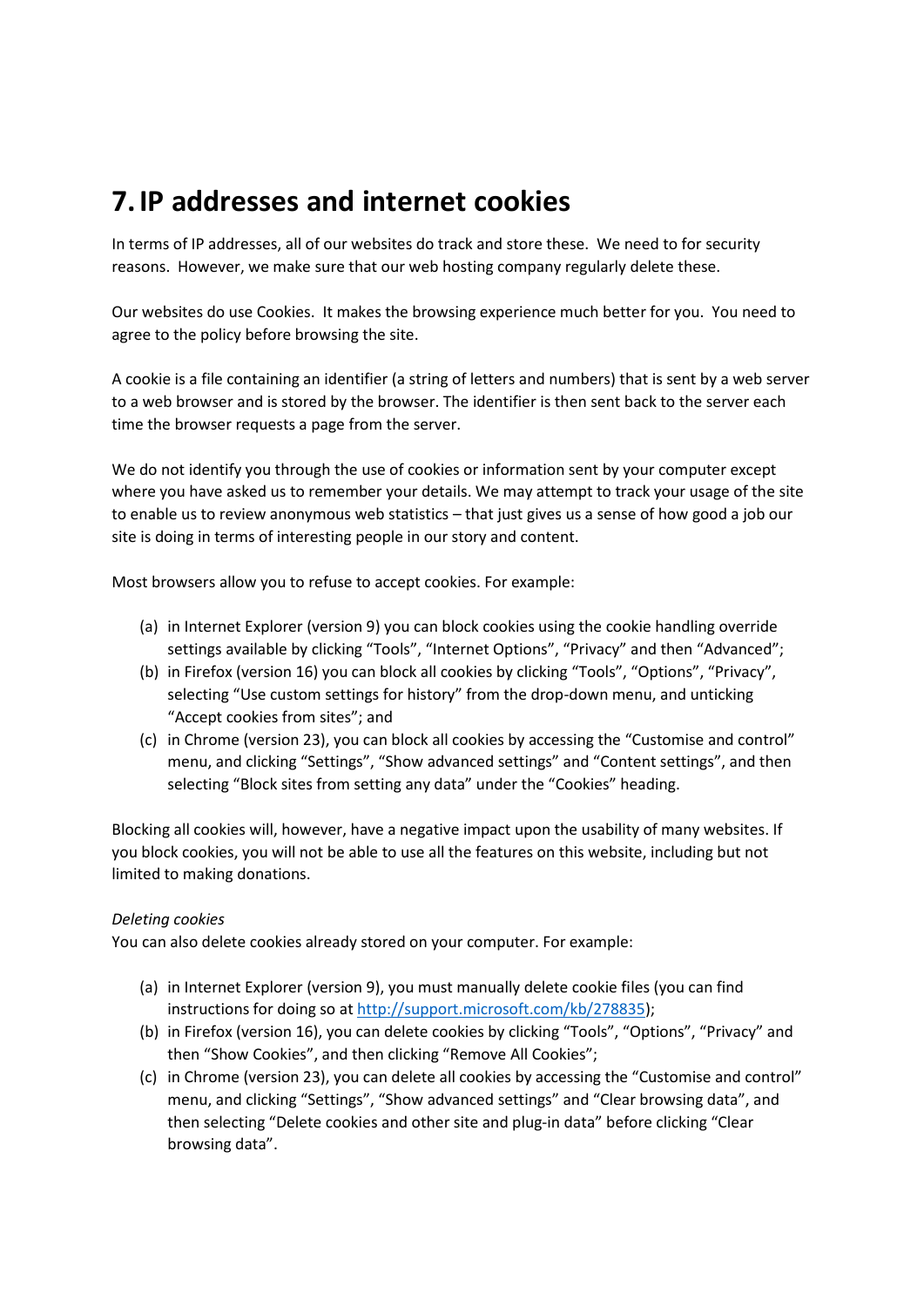Again, doing this may have a negative impact on the usability of our website.

# **8.Updates to this policy**

From time to time, we will make changes to this privacy notice to keep it up to data and relevant. Please make sure you check regularly to see what's changed. If you are signed up to one of our mailing lists and we ever we make significant changes to this policy we'll update you on this proactively.

### **9.Data protection rights**

Where Oasis charities and Oasis Hubs are using your personal information on the basis of your consent, you have the right to withdraw that consent at any time. You also have the right to ask us to stop using your personal information for direct marketing purposes.

Under data protection legislation, anyone we hold information about has the right to request access to, and see information about, their data. To make a request for access to your personal information, contact your Oasis Community Hub or you can contact:

Kat Simmonds National Data Protection Lead Oasis Community Partnerships 1 Kennington Road London SE1 7QP 020 7921 4200 [info@oasisuk.org](mailto:info@oasisuk.org)

You also have the right to:

- Object to processing of personal data that is likely to cause, or is causing, damage or distress
- Prevent processing for the purposes of direct marketing
- Object to decisions being taken by automated means
- In certain circumstances, have inaccurate personal data rectified, blocked, erased or destroyed; and
- Claim compensation for damages caused by a breach of the Data Protection regulations

# **10. Oasis Community Hub: Bath – Supplementary information**

Oasis Community Hub: Bath is a wholly owned subsidiary of Oasis Community Partnerships.

This section sets out some specific supplementary information that only applies to Oasis Community Hub: Bath and should be read in conjunction with the full Privacy Notice above.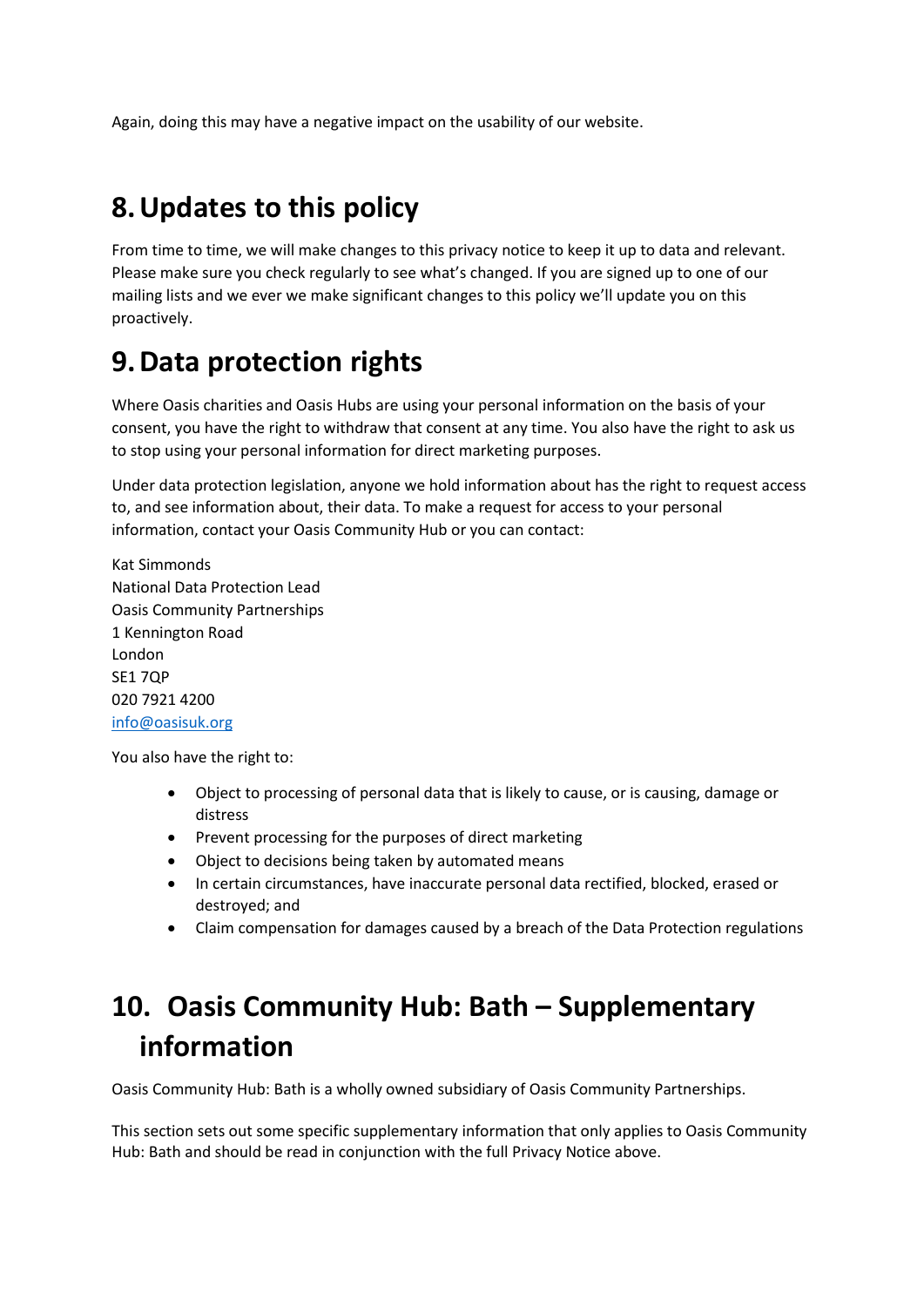We are committed to protecting the privacy of the individuals whose data we process and to undertaking all data processing in a lawful, open and transparent way.

Under data protection legislation, anyone we hold information about has the right to request access to and information about the data that we hold about them. To make a request for access to your personal information, contact:

Hub Data Protection Lead – Elayne Morgan

Oasis Community Hub: Oasis Church Bath Fountain Buildings The Paragon Bath BA1 5DU

Number: 01225 422604 / 07838 297084

Email: elayne.morgan@oasisbath.org

Or you can contact Kat Simmonds, the Oasis Community Partnerships National Data Protection Lead using the details set out above.

#### *Key projects and personal data*

| Key project                                   | <b>Personal data collected</b>                                                                                                                                     | <b>Shared with</b>                                                                                                                                                                                         |
|-----------------------------------------------|--------------------------------------------------------------------------------------------------------------------------------------------------------------------|------------------------------------------------------------------------------------------------------------------------------------------------------------------------------------------------------------|
| <b>Oasis Church Bath - Members</b>            | Personal Details, contact<br>details, date of birth, parents'<br>details, child details, child's<br>medical information, parents'<br>photo consent                 | Other users of ChurchSuite -<br>where required                                                                                                                                                             |
| <b>Oasis Hub Bath - Volunteers</b>            | Personal details, contact<br>details, date of birth,<br>safeguarding information,<br>training information, DBS<br>information, emergency<br>contact information    | Other users of ChurchSuite -<br>where required<br><b>OCP</b>                                                                                                                                               |
| Oasis Church/Hub Bath -<br><b>Room hirers</b> | Personal details, contact<br>information, signature                                                                                                                | <b>OHB Database - ChurchSuite</b><br>Statistics but not personally<br>identifiable information is<br>shared with supporters,<br>funders.                                                                   |
| <b>MakeLunch - Users</b>                      | Personal Details, contact<br>details, date of birth, parents'<br>details, child details, free<br>school meal eligibility, medical<br>information, parent signature | Partner agency TLG - where<br>consent given<br>Communication platforms -<br>Mailchimp and Textlocal<br>Statistics but not personally<br>identifiable information is<br>shared with supporters,<br>funders. |